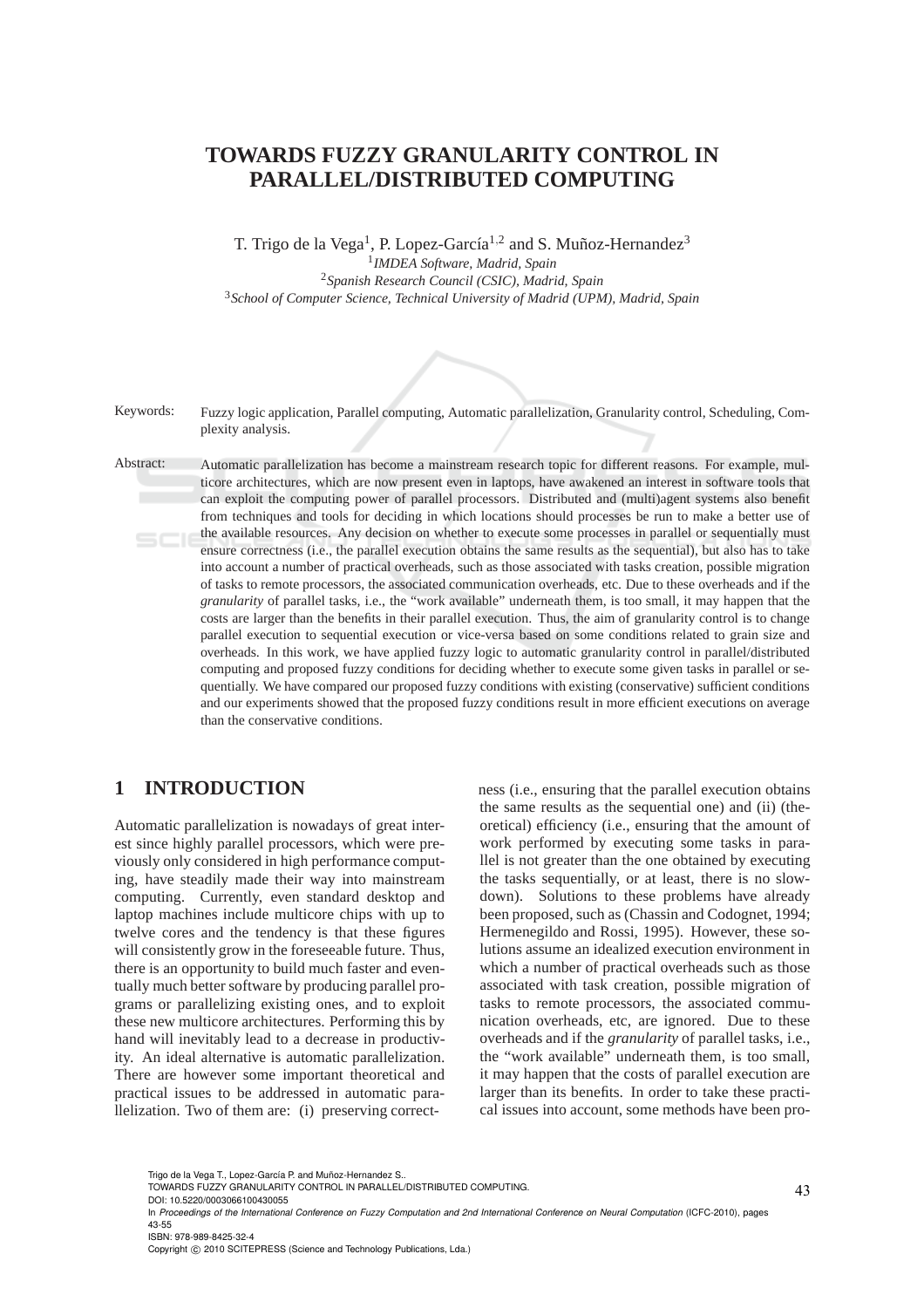posed whereby the granularity of parallel tasks and their number are controlled. The aim of *granularity control* is to change parallel execution to sequential execution or vice-versa based on some conditions related to grain size and overheads. Granularity control has been studied in the context of traditional (Kruatrachue and Lewis, 1988; McGreary and Gill, 1989), functional (Huelsbergen, 1993; Huelsbergen et al., 1994) and logic programming (Kaplan, 1988; Debray et al., 1990; Zhong et al., 1992; López-García et al., 1996). Taking all these theoretical and practical issues into account, an interesting goal in automatic parallelization is thus to ensure that the parallel execution will not take more time than the sequential one. In general, this condition cannot be determined before executing the task involved, while granularity control should intuitively be carried out ahead of time. Thus, we are forced to use approximations. One clear alternative is to evaluate a (simple) sufficient condition to ensure that the parallel execution will not take more time than the sequential one. This was the approach developed in (López-García et al., 1996). It has the advantage of ensuring that whenever a given group of tasks are executed in parallel, there will be no slowdown with respect to their sequential execution. However, the sufficient conditions can be very conservative in some situations and lead to some tasks being executed sequentially even when their parallel execution would take less time. Although not producing slowdown, this causes a loss in parallelization opportunities, and thus, no speedup is obtained. An alternative is to give up strictly ensuring the no slowdown condition in all parallel executions and to use some conditions that have a good average case behavior. It is in this point where fuzzy logic can be successfully applied to evaluate "fuzzy" conditions that, although can entail eventual slowdowns in some executions, speedup the whole computation on average (always preserving correctness).

Ñ

It is remarkable the originality of this approach that is betting for the expressiveness of fuzzy logic to improve the decision making in the field of program optimization and, in particular, in automatic program parallelization, including granularity control.

#### **1.1 Fuzzy Logic Programming**

Fuzzy logic has been a very fertile area during the last years. Specially in the theoretical side, but also from the practical point of view, with the development of many fuzzy approaches. The ones developed in logic programming are specially interesting by their simplicity. The fuzzy logic programming systems replace their inference mechanism, SLD-resolution, with a fuzzy variant that is able to handle partial truth. Most of these systems implement the fuzzy resolution introduced by Lee in (Lee, 1972): the Prolog-Elf system (Ishizuka and Kanai, 1985), the FRIL Prolog system (Baldwin et al., 1995) and the F-Prolog language (Li and Liu, 1990).

One of the most promising fuzzy tools for Prolog was the "Fuzzy Prolog" system (Guadarrama et al., 2004). Fuzzy Prolog adds fuzziness to a Prolog compiler using  $CLP(\mathcal{R})$  instead of implementing a new fuzzy resolution method, as other former fuzzy Prologs do. It represents intervals as constraints over real numbers and *aggregation operators* as operations with these constraints, so it uses the Prolog built-in inference mechanism to handle the concept of partial truth.



Besides the advantages of Fuzzy Prolog (Vaucheret et al., 2002; Guadarrama et al., 2004), its truth value representation based on constraints is too general, which makes it complex to be interpreted by regular users. That was the reason for implementing a simpler variant that was called RFuzzy (Pablos-Ceruelo et al., 2009a; Muñoz-Hernández et al., 2009; Pablos-Ceruelo et al., 2009b; Strass et al., 2009). In RFuzzy, the truth value is represented by a simple real number.

RFuzzy is implemented as a Ciao Prolog (Hermenegildo et al., 2008) package because Ciao Prolog offers the possibility of dealing with a higher order compilation through the implementation of Ciao packages.

The compilation process of a RFuzzy program has two pre-compilation steps: (1) the RFuzzy program is translated into  $CLP(\mathcal{R})$  constraints by means of the RFuzzy package and (2) the program with constraints is translated into ISO Prolog by using the  $CLP(\mathcal{R})$ package.

As the motivation of RFuzzy was providing a tool for practical application, it was loaded with many nice features that represent an advantage with respect to previous fuzzy tools to model real problems. That is why we have chosen RFuzzy for the implementation of our prototype in this work.

## **2 THE GRANULARITY CONTROL PROBLEM**

We start by discussing the basic issues to be addressed in our approach to granularity control, in terms of the generic execution model described in (López-García et al., 1996). In particular, we discuss how conditions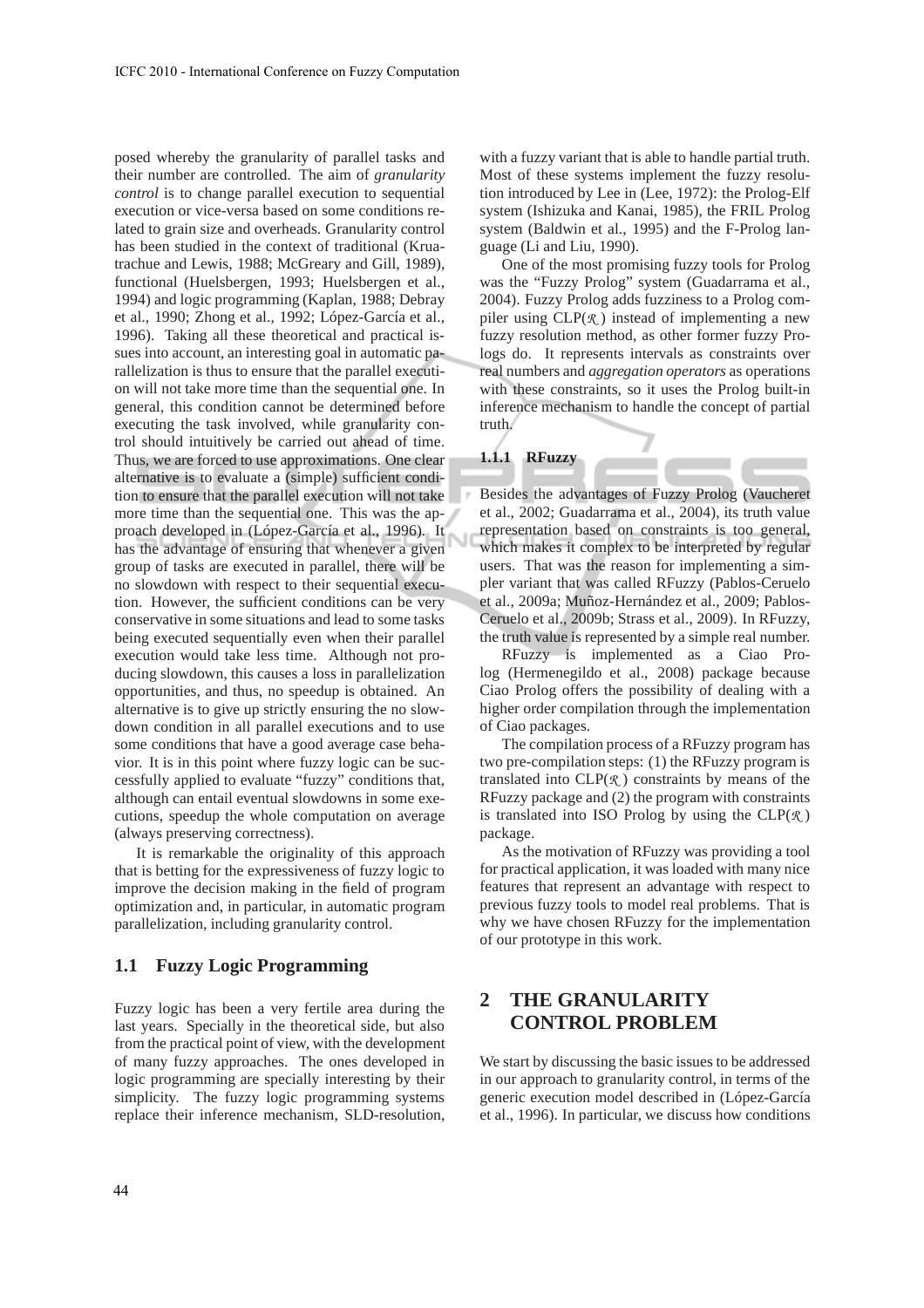for deciding between parallel and sequential execution can be devised. We consider a generic execution model: let  $g = g_1, \ldots, g_n$  be a task such that subtasks  $g_1, \ldots, g_n$  are candidates for parallel execution.  $T<sub>s</sub>$  represents the cost (execution time) of the sequential execution of  $g$  and  $T_i$  represents the (sequential) cost of the execution of subtask *g<sup>i</sup>* .

There can be many different ways to execute *g* in parallel, involving different choices of scheduling, load balancing, etc., each having its own cost (execution time). To simplify the discussion, we will assume that  $T_p$  represents in some way all of the possible costs. More concretely,  $T_p \leq T_s$  should be understood as "*T<sup>s</sup>* is greater or equal than any possible value for  $T_p$ ."

In a first approximation, we assume that the points of parallelization of *g* are fixed. We also assume, for simplicity, and without loss of generality, that no tests – such as, perhaps, "independence" tests (Chassin and Codognet, 1994; Hermenegildo and Rossi, 1995) – other than those related to granularity control are necessary. Thus, the purpose of granularity control will be to determine, based on some conditions, whether the  $g_i$ 's are going to be executed in parallel or sequentially. In doing this, the objective is to improve the ratio between the parallel and sequential execution times.

Performing an accurate granularity control at compile-time is difficult since most of the information needed, as for example, input data size, is only known at run-time. An useful strategy can be to do as much work as possible at compile-time and postpone some final decisions to run-time. This can be achieved by generating at compile-time cost functions which estimate task costs as a function of input data sizes, which are then evaluated at run-time when such sizes are known. Then, after comparing costs of parallel and sequential executions, it can be determined which of these types of executions must be performed. This scheme was proposed by (Debray et al., 1990) in the context of logic programs and by (Rabhi and Manson, 1990) in the context of functional programs. An interesting goal is to ensure that  $T_p \leq T_s$ . In general, this condition cannot be determined before executing *g*, while granularity control should intuitively be carried out ahead of time. Thus, we are forced to use approximations. The way in which these approximations can be performed, is the subject of the two following sections.

## **3 THE CONSERVATIVE (SAFE) APPROACH**

The approach proposed in (López-García et al., 1996) consists on using safe approximations, i.e., evaluating a (simple) sufficient condition to ensure that the parallel execution will not take more time than the sequential one. Ensuring  $T_p \leq T_s$  corresponds to the case where the action taken when the condition holds is to run in parallel, i.e., to a philosophy were tasks are executed sequentially unless parallel execution can be shown to be faster. We call this "parallelizing a sequential program." The converse approach, "sequentializing a parallel program," corresponds to the case where the objective is to detect whether the sufficient condition  $T_s \leq T_p$  holds.

**Parallelizing a Sequential Program.** In order to derive a sufficient condition for the inequality  $T_p \leq T_s$ , we obtain upper bounds for its left-hand-side and lower bounds for its right-hand-side, i.e., a sufficient condition for  $T_p \leq T_s$  is  $T_p^u \leq T_s^l$ , where  $T_p^u$  denotes an upper bound on  $T_p$  and  $T_s^l$  a lower bound on  $T_s$ . We will use the superscripts *l* and *u* to denote lower and upper bounds respectively throughout the paper. The discussion about how these upper and lower bounds on the sequential and parallel execution times can be estimated are outside the scope of this paper. We refer the reader to (Mera et al., 2008) and (López-García et al., 1996) for a full description of compile-time analysis that obtain lower and upper bounds on sequential and parallel execution times respectively as functions of input data sizes.

**Sequentializing a Parallel Program.** Assume now that we want to detect when  $T_s \leq T_p$  holds, because we have a parallel program and want to profit from performing some sequentializations. In this case, a sufficient condition for  $T_s \leq T_p$  is  $T_s^u \leq T_p^l$ .

## **4 THE FUZZY APPROACH**

In some scenarios, it is not allowed to perform parallelizations if it does not ensure any speedup. However, in most environments it is justified to sacrifice efficiency in some cases in order to improve the speedup on average or in the majority of the cases. Thus our approach is to give up strictly ensuring that  $T_p \leq T_s$  holds and to use some relaxed heuristics using fuzzy logic able to detect favorable cases.

We use as a decision criteria the formula  $T_p \leq T_s$ . It is easy to transform the formula in  $1 \leq T_s/T_p$  or the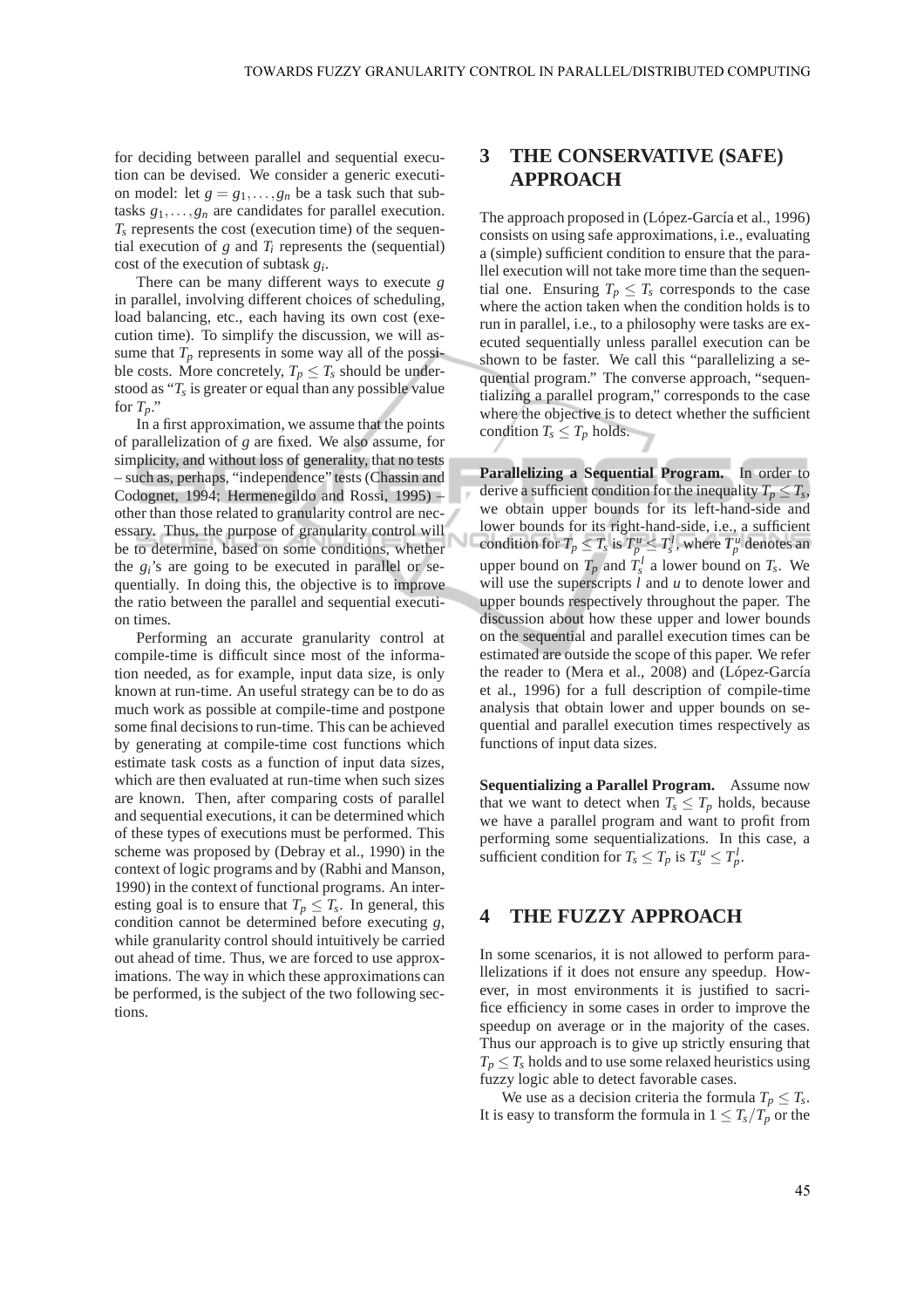equivalent  $T_s/T_p \geq 1$ . We are implicitly using a crisp criteria in the sense that we use an operator whose truth values are defined mathematically.

If we move to classical logic and want to represent the condition of parallelizing or not a set of subtasks using a logic predicate, we could define *greater/2* as a predicate of two arguments that is successful if the first one is greater than the second one and false otherwise. We could check the condition *greater*( $T_s/T_p$ , *I*) or rename this condition to a logic predicate, *greater1/1*, of arity 1 that compares its argument with 1, succeeds if it is greater than 1 and fails otherwise (i.e., *greater1(1.8)* succeeds, whereas *greater1(0.8)* fails). With the boolean condition represented by the predicate *greater1/1* it is easy to follow the conservative approach presented in Section 3.

For a gentle intuition to fuzzy logic, we continue talking about this predicate. We can see that the concept of being "greater than" is very strict in the sense that some cases in which the value is close to 1 are going to be rejected. Let us introduce the concept of truth value. Till now we have been using two truth values *true* and *false*, or 1 and 0. But if we introduce levels of truth we could for example provide for a logic predicate intermediate truth values in between 0 and 1. We have defined other predicates similar to *greater1/1* that are more flexible in their semantics. They are *quite\_greater/1* and *rather\_greater/1*. Their definition is clearer in Figure 1 (and described in Section 5.1). With this set of predicates we are going to define a fuzzy framework for the experimental possibilities of using a fuzzy criteria to take decisions about parallelization of tasks.

#### **4.1 Decision Making**

Instead of deciding about the goodness of the parallelization depending on a crisp condition as in the conservative approach, in this paper we are going to make the decision attending to a couple of certainty factors: *SEQ*, the certainty factor that is going to represent the preference (its truth value) for executing the sequential variant of a program, and *PAR*, the certainty factor that is going to represent the preference (its truth value) for executing the parallel variant of such program. Both certainty factors are real numbers, *SEQ*, *PAR*  $\in$  [0,1]. The way of assigning a value to each certainty factor is not unique. We can define different fuzzy heuristics for their calculation. In Section 5.2 we are going to compare a set of them to choose (in Section 5.3) our selected model.

Once the values of *SEQ* and *PAR* have been already assigned, if *PAR* > *SEQ* then our task scheduling prototype executes the parallel variant of the program, otherwise it executes the sequential one.

### **5 EXPERIMENTAL RESULTS**

We have developed a prototype (Section 5.1) of a fuzzy task scheduler based on the approach described in Section 4. We have prepared a common framework to test the behavior of a set of different heuristics (Section 5.2) and we have compared them also with the rules of the conservative approach (Section 3) in order to be able to select the best results (Section 5.3). For a better understanding of these experiments, we present the behavior of our prototype for a progression of execution time data (Section 5.4). Finally, we have tested our prototype with real programs (Section 5.5) in order to demonstrate that it can be successfully applied in practice.

### **5.1 Prototype Implementation**

All the granularity control methods have been implemented in *Ciao Prolog*. The classical logic rules have been implemented using the CLP(*Q*) package and the fuzzy logic rules using the *Rfuzzy* package.

We have decided to use logic programming for implementing our approach because of its simplicity and for taking the advantage of some useful extensions provided by the *Ciao Prolog* framework. In particular, *Ciao Prolog* has integrated static analysis techniques for obtaining upper and lower bounds on execution times and a fuzzy library for the calculation of certainty factors.

As explained before, in our new approach to granularity control, the decision of how to execute is based on the certainty factors associated to both, sequential and parallel executions. So that, first of all, we have to quantify such certainty and then decide how to execute. The value to the certainty factors is provided by fuzzy rules that are able to combine fuzzy values using aggregation operators. According to RFuzzy syntax:

```
\text{SEQ}(P, V_s): op cond<sub>1</sub>(V<sub>1</sub>), cond<sub>2</sub>(V<sub>2</sub>), ···, cond<sub>n</sub>(V<sub>n</sub>).
PAR(P, V_p) : op' \text{ cond}'_1(V'_1), cond'_2(V'_2), \cdots, cond'_n(V'_n).
```
The truth value *V<sup>s</sup>* represents how much executing the program *P* in a sequential way is adequate. *V<sup>s</sup>* is obtained by combining the truth values of the partial conditions  $V_1, \ldots, V_n$  with the aggregation operator  $op$ . Symmetrically,  $V_p$  represents how much adequate is the parallel execution for the program *P*.

The bigger factor (SEQ or PAR) will point out the selected execution (sequential or parallel).

In order to test the behavior of our method we have developed a set of conditions comparing a group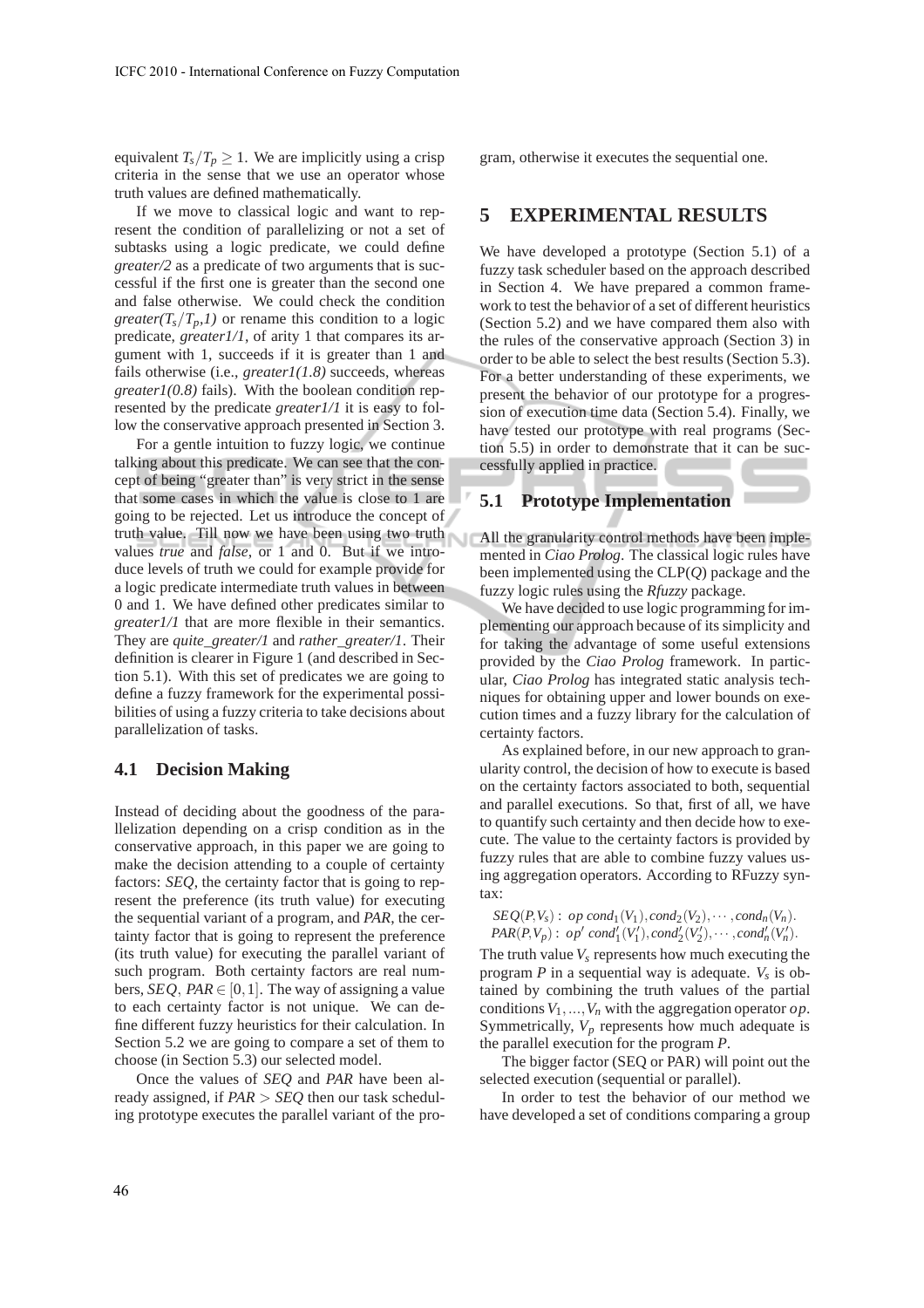

of values of execution times:  $\{T_p^l, T_p^m, T_p^u, T_s^l, T_s^m, T_s^u\}$ by pairs. The comparison that makes each condition is calculated with the fuzzy relations *quite\_greater* and *rather\_greater* (represented in Figure 1), whose definitions are:

$$
quite\_greater(X) = \begin{cases} 0 & if & X \le -7 \\ \frac{X+7}{15} & if & -7 < X < 8 \\ 1 & if & X \ge 8 \end{cases}
$$
  

$$
rather\_greater(X)
$$
  

$$
\begin{cases} 0 & if & X \le -14 \\ \frac{X+14}{29} & if & -14 < X < 15 \\ 1 & if & X \ge 15 \end{cases}
$$

We also use the *relative harmonic difference*, an experimental relation described in (Mera et al., 2008) as follows:

*harmonic\_dif f*(*X*,*Y*) = (*X* − *Y*)  $*(1/X + 1/Y)/2$ . We have selected this relation because it compares two numbers in a relative and symmetric way, i.e.: *harmonic*  $diff(X, Y) = -harmonic\; diff(Y, X)$ . The *harmonic difference* only works well for positive numbers, but as we are working with execution times, it is enough for our purposes.

These fuzzy relations can be redefined with different bounds, although in this prototype we have only used the values 0, 7 and 14. These bounds have been selected according to the magnitude of the execution times that we provide for the programs (see Table 2) in order to obtain significant results depending on the selected fuzzy relation.

### **5.2 Heuristic Comparison**

In this section we discuss the evaluation of our prototype with different aggregation operators. A suite of benchmarks to test the prototype has been developed. Each benchmark has been defined in terms of its execution times (average, upper and lower bounds on parallel and sequential execution times) in order to see if the new approach provides better results than the conservative one. Obviously, in real cases, these values will need to be estimated at compiletime using a program analyzer like, for example,

*CiaoPP* (Hermenegildo et al., 2005; Mera et al., 2008). Table 2 contains the description of the benchmarks. Each row shows the information of one program. The first column contains the name of the program and, under it and between brackets, the name of the figure which contains the graphical representation of the benchmark. This figure allows to identify the optimal execution in a graphic way. The following columns show :  $T_s^l$  (lower bound on sequential execution time),  $T_s^m$  (average sequential execution time),  $T_s^u$ (upper bound on sequential execution time),  $T_p^l$  (lower bound on parallel execution time),  $T_p^m$  (average parallel execution time) and  $T_p^u$  (upper bound on parallel execution time). Each execution time is in microseconds.

Figures 2, 3, 4, 5, 6 and 7 describe the benchmarks in a graphic way. In horizontal we find both (parallel and sequential) executions. In vertical we find, for each execution, the interval comprised between its upper and lower bound on execution time.

To make things simpler, we refer to the fuzzy set as *gt*, and to the *relative harmonic difference* relation as *hd*.

The rules of *fuzzy logic* for calculating each condition

Table 1: Aggregation operators execution time.

| Program | <b>Aggregation Operator</b> |       |       |  |  |  |  |  |
|---------|-----------------------------|-------|-------|--|--|--|--|--|
|         | max                         | dprod | dluka |  |  |  |  |  |
| pl      | 1.23                        | 1.11  | 1.04  |  |  |  |  |  |
| p2      | 0.42                        | 0.51  | 0.45  |  |  |  |  |  |
| p3      | 0.93                        | 0.88  | 0.88  |  |  |  |  |  |
| p4      | 0.43                        | 0.51  | 0.45  |  |  |  |  |  |
| p5      | 0.62                        | 0.76  | 0.63  |  |  |  |  |  |
| p6      | $\overline{0.56}$           | 0.62  | 0.57  |  |  |  |  |  |
| average | 0.70                        | 0.73  | 0.67  |  |  |  |  |  |

*PAR*<sup>*i*</sup> or *SEQ*<sup>*i*</sup>,  $1 \le i \le 7$  (see Table 3), have been composed using several aggregation operators but the results have shown that only the t-conorms max (*max*), Lukasiewicz (*dluka*) and sum (*dprod*) are correct (i.e., always suggest the optimal execution) so we do not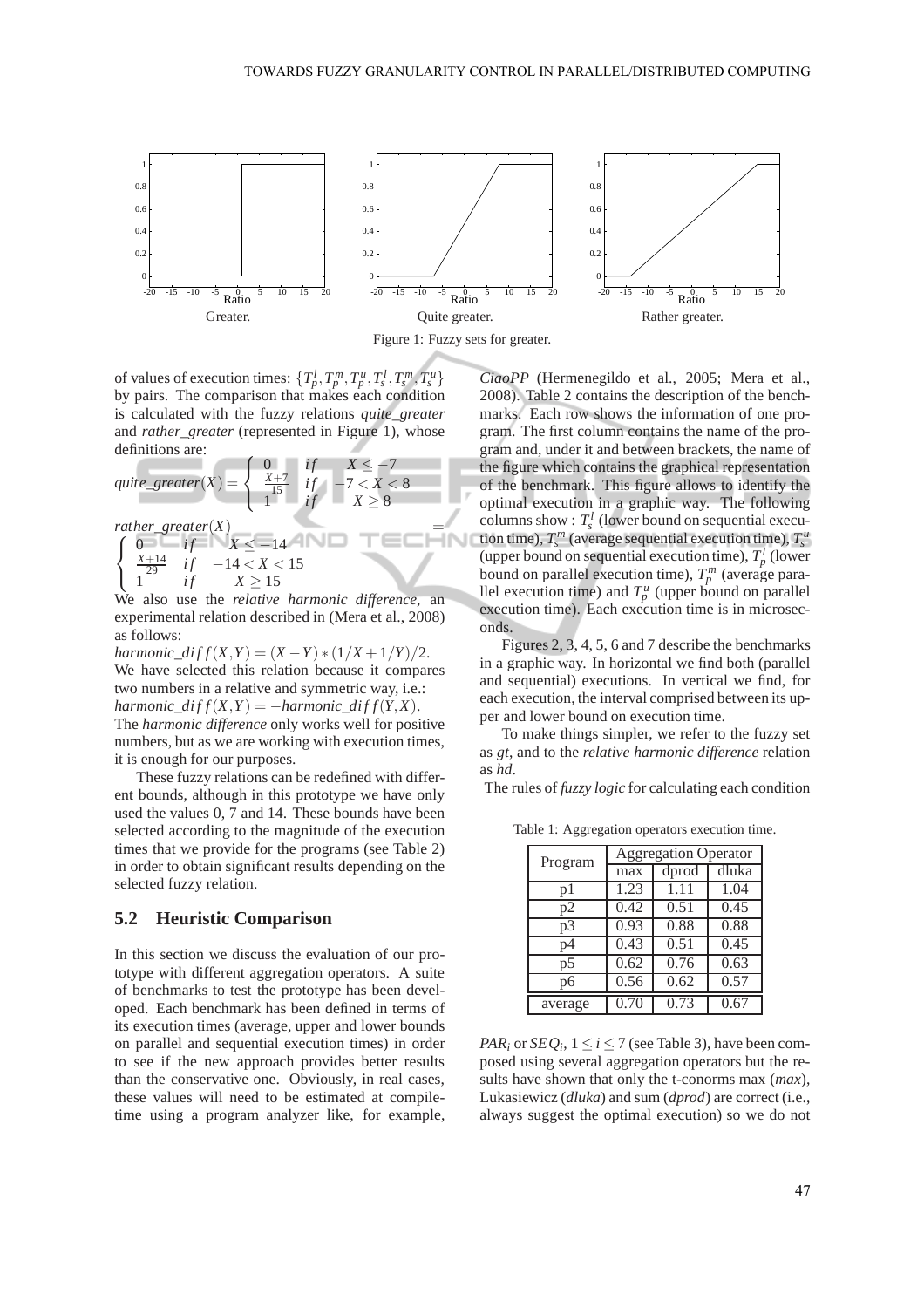| Time<br>Program | $T_s^l$ | $T_s^m$ | $T_{s}^{\mu}$ | $T_p^l$ | $T_p^m$ | $T_p^u$ |
|-----------------|---------|---------|---------------|---------|---------|---------|
| p1              | 400     | 600     | 800           | 100     | 175     | 250     |
| (Figure 2)      |         |         |               |         |         |         |
| p2              | 50      | 175     | 300           | 350     | 550     | 750     |
| (Figure 3)      |         |         |               |         |         |         |
| p3              | 250     | 525     | 800           | 300     | 375     | 450     |
| (Figure 4)      |         |         |               |         |         |         |
| p4              | 50      | 150     | 250           | 100     | 325     | 550     |
| (Figure 5)      |         |         |               |         |         |         |
| p5              | 200     | 400     | 600           | 200     | 325     | 450     |
| (Figure 6)      |         |         |               |         |         |         |
| p6              | 150     | 325     | 500           | 100     | 275     | 450     |
| (Figure 7)      |         |         |               |         |         |         |
|                 |         |         |               |         |         |         |

Table 2: Benchmark program execution times (in microseconds).

show the rest of the tested operations<sup>1</sup> in the results. We have seen how the three t-conorms max (*max*), Lukasiewicz (*dluka*) and sum (*dprod*) have the same behavior. Thus, in order to chose one of these aggregation operators, we have followed the criteria of the one more efficiently evaluated. In this sense, we have measured the execution time of evaluating the condition *PAR*<sup>1</sup> for each program using the three operators. These execution times have been obtained over an Intel platform (Intel Pentium 4 CPU 2.60GHz). They are shown in Table 1. The first column shows the name of the program (see Table 2) and the three next ones, the aggregation operators. Each row shows the execution time (in microseconds) of the evaluation of the condition  $PAR_1$  (see Table 3) for the program using the three mentioned operators. The last row contains, for each operator, an average value on the execution time of evaluating such condition for all the programs. As we can see, the results are very similar for the aggregation operators *max* and *dluka* while for *dprod* are almost always bigger. Although *max* is a little bit less efficient (on average) than *dluka*, *max* seems to be the best option due to its simplicity.

The whole set of proposed certainty factors and the results for each approach are shown in Table 3. They correspond to the case of parallelizing a sequential program (i.e., where the action taken by default when there is no evidence towards executing is parallel is to execute sequentially). The first column shows the name of the program. The second column shows what would be the right (optimal) decision about the type of execution that should be performed (either parallel or sequential). The rest of the columns contain the results of evaluating the conditions. Columns 3 and 4 contain the results obtained

<sup>1</sup>The rest of the tested operations are: *min*, *luka* and *prod*.





Figure 3: Program p2.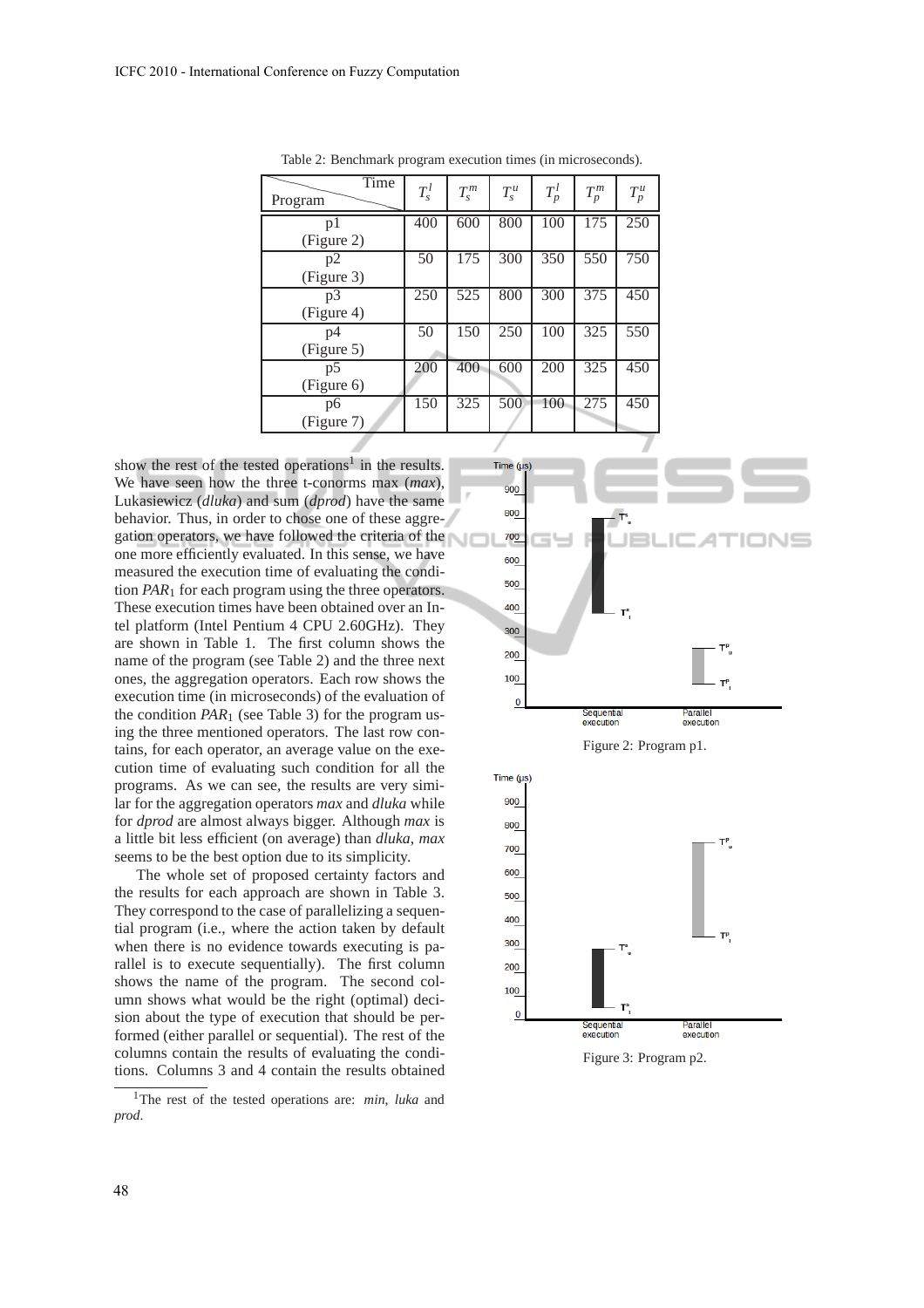|                    |            |                  | Classical Logic |                 | Fuzzy Logic |                  |                  |                  |         |                  |                  |                  |         |                  |                  |                  |         |
|--------------------|------------|------------------|-----------------|-----------------|-------------|------------------|------------------|------------------|---------|------------------|------------------|------------------|---------|------------------|------------------|------------------|---------|
| Optimal<br>Program |            | (Greater)        |                 | (Quite greater) |             |                  |                  |                  |         |                  |                  |                  |         |                  |                  |                  |         |
|                    |            | Classical        |                 |                 | Fuzzy 1     |                  | Fuzzy 2          |                  | Fuzzy 3 |                  | Fuzzy 4          |                  | Fuzzy 5 |                  | Fuzzy 6          |                  | Fuzzy 7 |
|                    |            | PAR <sub>c</sub> | $SEQ_c$         | PAR             | $SEQ_1$     | PAR <sub>2</sub> | SEQ <sub>2</sub> | PAR <sub>3</sub> | $SEQ_3$ | PAR <sub>4</sub> | SEQ <sub>4</sub> | PAR <sub>5</sub> | $SEQ_5$ | PAR <sub>6</sub> | SEO <sub>6</sub> | PAR <sub>7</sub> | $SEQ_7$ |
| pl                 | Parallel   |                  |                 | 0.73            | 0.48        | 0.73             | 0.48             | 0.73             | 0.48    | 0.57             | 0.35             | 0.57             | 0.35    | 0.57             | 0.35             | 0.57             | 0.36    |
| p2                 | Sequential |                  |                 | 0.48            | 0.93        | 0.49             | 0.93             | 0.49             | 0.93    | 0.34             | 0.58             | 0.33             | 0.59    | 0.34             | 0.58             | 0.31             | 0.58    |
| p3                 | Parallel   |                  | $\Omega$        | 0.56            | 0.54        | 0.58             | 0.54             | 0.58             | 0.54    | 0.48             | 0.44             | 0.48             | 0.44    | 0.48             | 0.44             | 0.47             | 0.44    |
| p4                 | Sequential |                  | $\Omega$        | 0.5             | 0.61        | 0.5              | 0.61             | 0.5              | 0.61    | 0.41             | 0.52             | 0.41             | 0.52    | 0.41             | 0.52             | 0.41             | 0.52    |
| p5                 | Parallel   |                  | $\Omega$        | 0.54            | 0.53        | 0.55             | 0.53             | 0.55             | 0.53    | 0.47             | 0.45             | 0.47             | 0.45    | 0.47             | 0.45             | 0.47             | 0.45    |
| p6                 | Parallel   |                  | $\Omega$        | 0.56            | 0.52        | 0.56             | 0.52             | 0.56             | 0.52    | 0.48             | 0.45             | 0.48             | 0.45    | 0.48             | 0.45             | 0.48             | 0.45    |

Table 3: Selected executions using the whole set of rules.

|                           |            |                  | Classical Logic |         |                  |                  |                  |                  |         |                  | Fuzzy Logic      |                  |         |                  |         |                  |         |
|---------------------------|------------|------------------|-----------------|---------|------------------|------------------|------------------|------------------|---------|------------------|------------------|------------------|---------|------------------|---------|------------------|---------|
| Program<br>Optimal        |            |                  | (Greater)       |         | (Rather greater) |                  |                  |                  |         |                  |                  |                  |         |                  |         |                  |         |
|                           |            |                  | Classical       |         | Fuzzy 1          |                  | Fuzzy 2          |                  | Fuzzy 3 |                  | Fuzzy 4          |                  | Fuzzy 5 |                  | Fuzzy 6 |                  | Fuzzy 7 |
|                           |            | PAR <sub>c</sub> | $SEQ_c$         | $PAR_1$ | $SEQ_1$          | PAR <sub>2</sub> | SEQ <sub>2</sub> | PAR <sub>3</sub> | $SEQ_3$ | PAR <sub>4</sub> | SEO <sub>4</sub> | PAR <sub>5</sub> | $SEQ_5$ | PAR <sub>6</sub> | $SEQ_6$ | PAR <sub>7</sub> | $SEQ_7$ |
| pl                        | Parallel   |                  | $\Omega$        | 0.62    | 0.49             | 0.62             | 0.49             | 0.62             | 0.49    | 0.53             | 0.42             | 0.53             | 0.42    | 0.53             | 0.42    | 0.54             | 0.42    |
| p2                        | Sequential | $\Omega$         |                 | 0.49    | 0.72             | 0.49             | 0.72             | 0.49             | 0.72    | 0.41             | 0.54             | 0.41             | 0.55    | 0.41             | 0.54    | 0.4              | 0.54    |
| p3                        | Parallel   |                  | $\Omega$        | 0.53    | 0.52             | 0.54             | 0.52             | 0.54             | 0.52    | 0.49             | 0.47             | 0.49             | 0.47    | 0.49             | 0.47    | 0.48             | 0.47    |
| p4                        | Sequential | $\Omega$         | $\Omega$        | 0.5     | 0.55             | 0.5              | 0.55             | 0.5              | 0.55    | 0.45             | 0.51             | 0.45             | 0.51    | 0.45             | 0.51    | 0.45             | 0.51    |
| p5                        | Parallel   |                  | $\Omega$        | 0.52    | 0.51             | 0.52             | 0.51             | 0.52             | 0.51    | 0.48             | 0.47             | 0.48             | 0.47    | 0.48             | 0.47    | 0.48             | 0.47    |
| p6                        | Parallel   | $\Omega$         | $\Omega$        | 0.53    | 0.51             | 0.53             | 0.51             | 0.53             | 0.51    | 0.49             | 0.47             | 0.49             | 0.47    | 0.49             | 0.47    | 0.49             | 0.47    |
| $\sim$<br><b>Security</b> |            |                  |                 |         |                  |                  |                  |                  |         |                  |                  |                  |         |                  |         |                  |         |

 $\overline{\mathsf{Conditions}}}$ : ENCE AND

*PAR<sub>c</sub>* is  $T_p^u \leq T_s^l$ *SEQ<sub>c</sub>* is  $T_s^u \leq T_p^l$ PAR<sub>1</sub> is  $max(gt(T_s^l/T_p^u),gt(T_s^l/T_p^l),gt(T_s^m/T_p^m))$ SEQ<sub>1</sub> is  $max(gt(T_p^l/T_s^u), gt(T_p^l/T_s^l), gt(T_p^m/T_s^m))$ PAR<sub>2</sub> is  $max(gt(T_s^l/T_p^u),gt(T_s^l/T_p^l),gt(T_s^u/T_p^u))$ SEQ<sub>2</sub> is  $max(gt(T_p^l/T_s^u),gt(T_p^l/T_s^l),gt(T_p^u/T_s^u))$ PAR<sub>3</sub> is  $max(gt;T'_s/T_p^u),gt(T'_s/T_p^l),gt(T_s^m/T_p^m),gt(T_s^u/T_p^u))$ SEQ<sub>3</sub> is  $max(gt(T_p^l/T_s^u),gt(T_p^l/T_s^l),gt(T_p^m/T_s^m),gt(T_p^u/T_s^u))$ *PAR*<sub>4</sub> is  $rel\_hd(0.5 * hd(T_s^m, T_p^m) + 0.25 * hd(T_s^u, T_p^u) + 0.25 * hd(T_s^l, T_p^l))$  $SEQ_4$  is  $rel\_hd(0.5 * hd(T_p^m, T_s^m) + 0.25 * hd(T_p^u, T_s^u) + 0.25 * hd(T_p^l, T_s^l))$ *PAR<sub>5</sub>* is  $rel\_hd((hd(T_s^m, T_p^m) + hd(T_s^u, T_p^u) + hd(T_s^l, T_p^l))/3)$ SEQ<sub>5</sub> is rel\_hd(( $hd(T_p^m, T_s^m) + hd(T_p^u, T_s^u) + hd(T_p^l, T_s^l)$ )/3) *PAR*<sub>6</sub> is  $rel\_hd(0.25 * hd(T_s^m, T_p^m) + 0.5 * hd(T_s^u, T_p^u) + 0.25 * hd(T_s^l, T_p^l))$ SEQ<sub>6</sub> is rel\_hd(0.25 \* hd( $T_p^m$ , $T_s^m$ ) + 0.5 \* hd( $T_p^u$ , $T_s^u$ ) + 0.25 \* hd( $T_p^l$ , $T_s^l$ )) *PAR*<sub>7</sub> is  $rel\_hd(0.25 * hd(T_s^m, T_p^m) + 0.25 * hd(T_s^u, T_p^u) + 0.5 * hd(T_s^l, T_p^l))$ SEQ<sub>7</sub> is rel\_hd(0.25 \* hd( $T_p^m$ , $T_s^m$ ) + 0.25 \* hd( $T_p^u$ , $T_s^u$ ) + 0.5 \* hd( $T_p^l$ , $T_s^l$ ))

using the conservative approach, while columns 5- 18 contain the results obtained using our proposed conditions based on fuzzy logic. Each column in the later group of columns corresponds to a different fuzzy condition. The selected type of execution (using the process explained in Section 4.1) are highlighted. *SEQ<sub>i</sub>* and *PAR<sub>i</sub>* are the truth values obtained for the certainty factors of the sequential and parallel executions of the program *p<sup>i</sup>* . We have performed the experiments for two different levels of flexibility using *quite\_greater* and *rather\_greater* respectively. The decisions made by using the fuzzy conditions are always the optimal ones for these experiments. However, the conservative approach (*classical logic*) disagrees with the optimal ones in half of the cases. For example, the condition  $T_p^u \leq T_s^l$  holds for *p1* (see Figure 2). Thus, the parallel execution of *p1* is more

efficient than the sequential one. In this case, both the *conservative approach* (*classical logic*) and the *fuzzy logic* approach agree in that the execution of *p1* should be parallel. The converse condition ( $T_s^u \leq T_p^l$ ) holds for program  $p2$  (see Figure 3), and thus, the optimal action is executing it sequentially. In this case, also both approaches agree in that the execution of *p2* should be parallel.

For programs 3-6, the classical logic truth values (*PAR<sup>c</sup>* and *SEQc*) are always zero, which means that the suggested type of execution is *sequential* for all of these programs (i.e., the default type of execution). However, from Figures 4, 5, 6 and 7, we can see that in some cases the optimal decision is to execute these programs in parallel. For example, consider program  $p3$  (see figure 4). We have that  $T_p^u = 450 \,\mu s$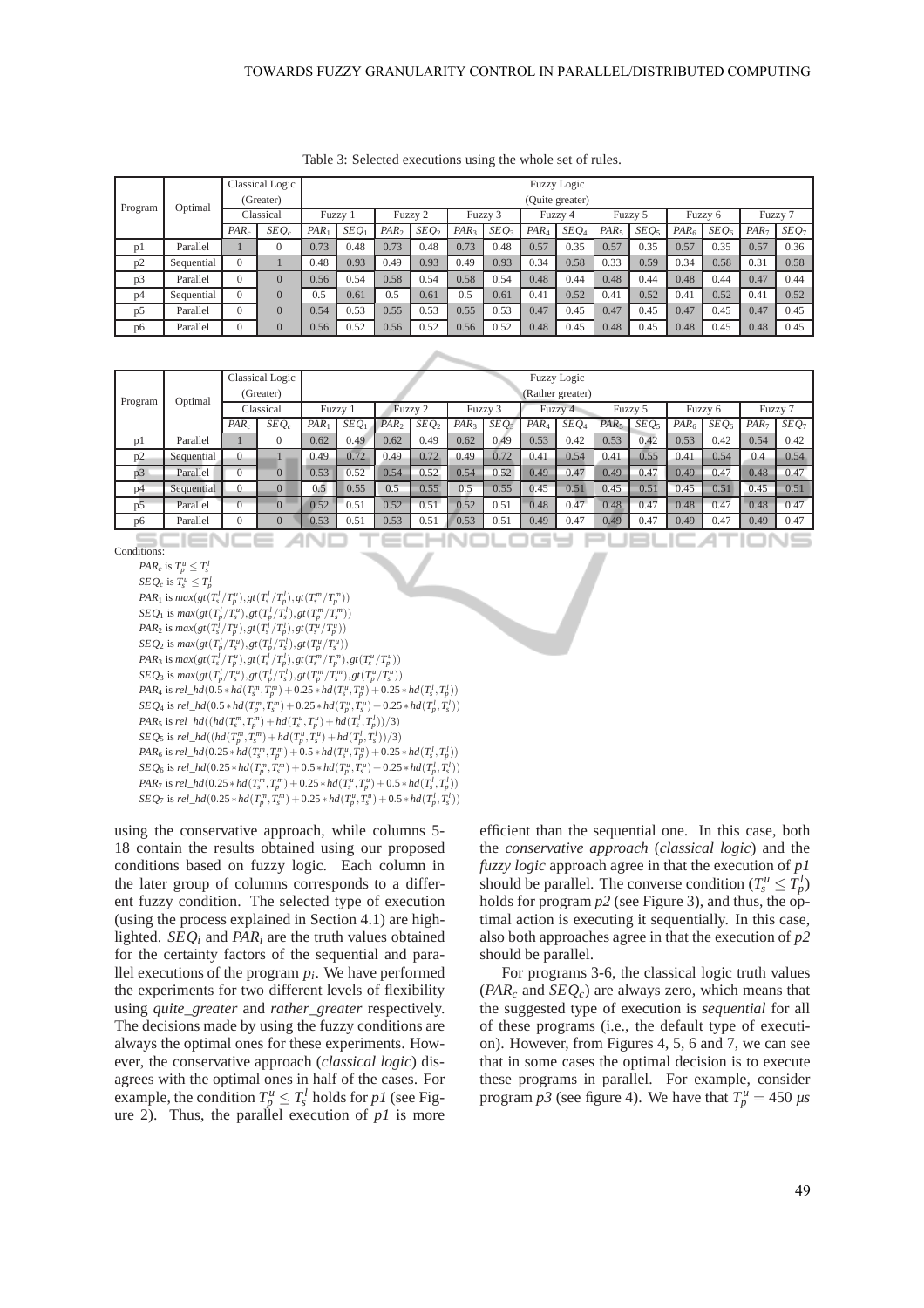|                   |            |                | Classical Logic    |                  | <b>Fuzzy Logic</b> |  |  |
|-------------------|------------|----------------|--------------------|------------------|--------------------|--|--|
| Execution         | Optimal    |                | (Greater)          |                  | (Quite greater)    |  |  |
|                   |            |                | Classical          |                  | Fuzzy 2            |  |  |
|                   |            | $PAR_c$        | $\overline{SEQ_c}$ | PAR <sub>2</sub> | $\overline{SEQ_2}$ |  |  |
| p3_execution1     | Parallel   |                | $\theta$           | 0.68             | 0.49               |  |  |
| p3 execution2     | Parallel   | $\Omega$       | $\theta$           | 0.64             | 0.5                |  |  |
| p3_execution3     | Parallel   | $\Omega$       | $\Omega$           | 0.61             | 0.52               |  |  |
| p3 execution4     | Parallel   | $\Omega$       | $\Omega$           | 0.6              | 0.53               |  |  |
| p3 execution5     | Parallel   | $\Omega$       | $\Omega$           | 0.58             | 0.54               |  |  |
| p3_execution6     | Parallel   | $\Omega$       | $\Omega$           | 0.57             | 0.56               |  |  |
| p3 execution7     | Sequential | $\Omega$       | $\Omega$           | 0.56             | 0.57               |  |  |
| p3_execution8     | Sequential | $\Omega$       | $\Omega$           | 0.55             | 0.58               |  |  |
| p3_execution9     | Sequential | $\Omega$       | $\Omega$           | 0.54             | 0.6                |  |  |
| $p3$ execution 10 | Sequential | $\Omega$       | $\Omega$           | 0.54             | 0.61               |  |  |
| p3_execution11    | Sequential | $\theta$       | $\Omega$           | 0.53             | 0.62               |  |  |
| $p3$ execution 12 | Sequential | $\Omega$       | $\Omega$           | 0.53             | 0.64               |  |  |
| p3_execution13    | Sequential | $\Omega$       | $\Omega$           | 0.52             | 0.65               |  |  |
| p3_execution14    | Sequential | $\mathbb{F}^0$ | $\theta$           | 0.52             | 0.66               |  |  |
| p3_execution15    | Sequential | $\overline{0}$ |                    | 0.52             | 0.68               |  |  |
|                   |            |                |                    |                  |                    |  |  |

Table 4: Progression of decisions using the fuzzy set quite greater.

**JBLICATIONS** Conditions: эG *PAR<sub>c</sub>* is  $T_p^u \leq T_s^l$ 

*SEQ<sub>c</sub>* is  $T_s^u \leq T_p^l$ 

PAR<sub>2</sub> is  $max(gt(T_s^l/T_p^u),gt(T_s^l/T_p^l),gt(T_s^u/T_p^u))$ SEQ<sub>2</sub> is  $max(gt(T_p^l/T_s^u), gt(T_p^l/T_s^l), gt(T_p^u/T_s^u))$ 





and  $T_s^l = 250 \mu s$ , and thus  $T_p^u \leq T_s^l$  does not hold. The decision of executing  $p\hat{J}$  sequentially made by *classical logic* is safe. However, in this case, since  $T_s^u = 800 \mu s$ , assuming that *p3* is run a significant number of times, we have that on average, executing *p3* in parallel would be more efficient than executing it sequentially. In contrast, our proposed fuzzy approach selects the optimal type of execution for  $p3$ : its two subtasks should be executed in parallel. Program

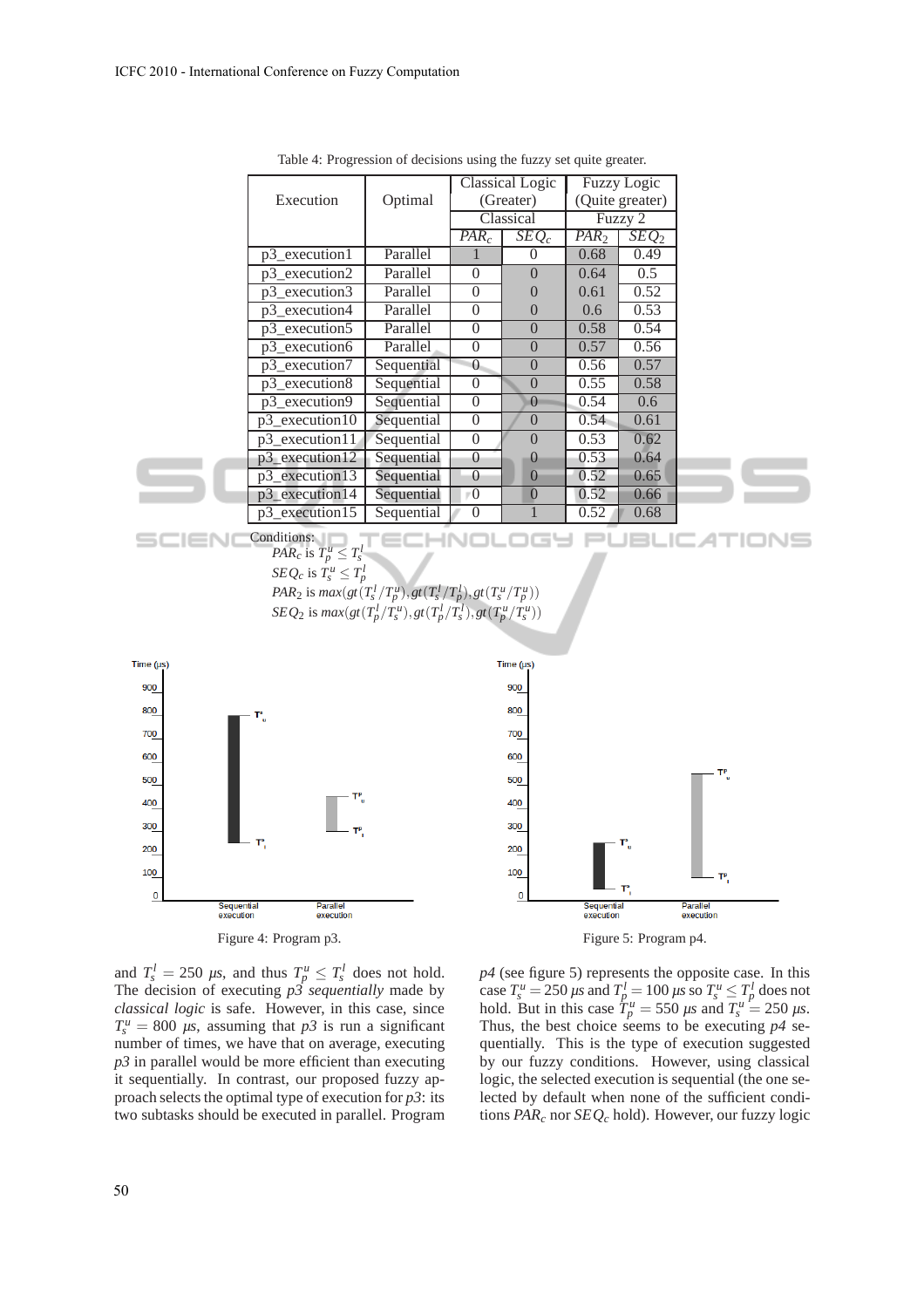

Figure 7: Program p6.

conditions provide enough evidences that support the decision of executing in parallel.

In the situations illustrated by the last two programs it is not so clear what type of execution should be selected. For program  $p5$  we have that  $T_p^u = 450 \,\mu s$ and  $T_s^l = 200 \mu s$ . Thus, since the sufficient condition  $T_p^u \leq T_s^l$  for executing in parallel does not hold, it seems that the program should be executed sequentially. However, since  $T_p^l = 200 \,\mu s$  and  $T_s^u = 600 \,\mu s$ , the sufficient condition  $T_s^u \leq T_p^l$  for executing in parallel does not hold either. Now, using our fuzzy logic approach, taking the four values  $T_p^{\bar{l}}$ ,  $T_p^u$ ,  $T_s^l$  *and*  $T_s^u$ into account, a certainty factor of nearly 0.5 suggests that the best choice is to execute  $p5$  in parallel.

For program  $p6$  (see figure 7), none of the sufficient conditions  $T_p^u \leq T_s^l$  and  $T_s^u \leq T_p^l$  (for selecting parallel and sequential execution respectively) hold. However, since  $T_p^u \leq T_s^u$  and  $T_p^l \leq T_s^l$  hold, it is clear that the execution time of the sequential execution is going to belong to an interval whose limits are bigger than the limits of the parallel execution. Thus, is it more likely that the execution time of the parallel execution be less than the execution time of the sequential one, so that the right decision seems to execute *p6* in parallel. We can see that our proposed fuzzy conditions also suggests the parallel execution.

Finally, we can see that in those cases in which classical logic suggests a type of execution (with truth value 1), our fuzzy logic approach suggests the same type of execution (sequential or parallel).

#### **5.3 Selected Fuzzy Model**

Table 3 shows that all the fuzzy conditions (*Fuzzy 1- 7*) select the same type of execution, sequential or parallel (independently of the fuzzy set used, either *quite\_greater* or *rather\_greater*). Our goal is to detect those situations where the parallel execution is faster than the sequential one, such that a conservative (safe) approach is not able to detect it but the fuzzy approach is. Approaches *Fuzzy 4*, *5*, *6* and *7* suggest parallel execution with less evidence than *Fuzzy 1*, *2* and *3* for both fuzzy sets (*quite\_greater* and *rather\_greater*). As we are interested in suggesting to execute in parallel with evidences as bigger as possible we rule out this subset of conditions and we focus our attention in the first set. Both *Fuzzy 2* and *3* obtain the same values in all cases. Furthermore they provide higher evidences for parallel execution than the condition *Fuzzy 1*. This fact can be seen in programs *p3*, *p5* and *p6*. As *Fuzzy 2* is a subset of *Fuzzy 3*, evaluating the first one is more efficient than the second one (the *Fuzzy 3* condition has one more comparison). Thus, the condition that we have selected is *Fuzzy 2*:

 $PAR$  is  $max(gt(T_s^l/T_p^u),gt(T_s^l/T_p^l),gt(T_s^l)(T_s^u/T_p^u))$ 

This condition obtains a better average case behavior by relaxing decision conditions (and losing some precision). There may be cases in which our approach will select the slowest execution, however it will select the fastest one in a bigger number of cases. This tradeoff between safety and efficiency makes this new approach only applicable to non-critical systems, where no constraints about execution times must be met, and a wrong decision will only cause a slowdown which is admissible. In the same way that it happens in the conservative approach, the fuzzy approach for sequentializing a parallel program is also symmetric to the problem of parallelizing a sequential program. The condition that we have selected for sequentializing a parallel program is:

 $\mathcal{SEQ}$  is  $max(gt(T^l_p / T^u_s), gt(T^l_p / T^l_s), gt(T^u_p / T^u_s))$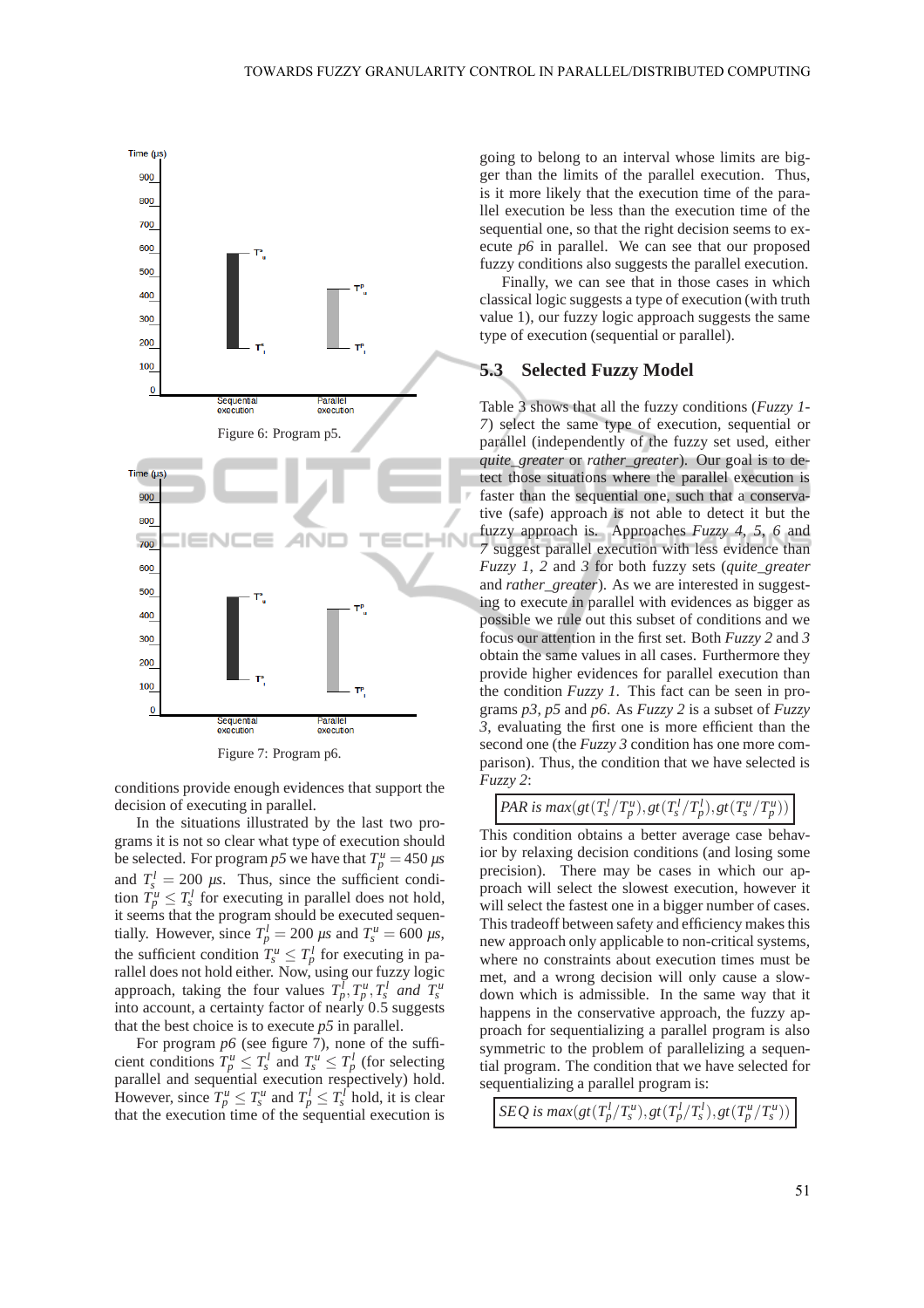#### **5.4 Decisions Progression**

Focusing on program *p3* and using the fuzzy set *quite\_greater* with the selected fuzzy model (in Section 5.3) we have developed an incremental experiment whose results are shown in Table 4. The main goal is to see how with this fuzzy logic approach we can select the optimal execution in those cases in which the conservative approach is not able to give a conclusion, and also, how our fuzzy logic approach detects all situations (safely) detected optimal by the conservative approach. Figure 8 shows all the execution scenarios. The sequential execution times are fixed, while the parallel execution ones depend on each scenario. The later are represented by pairs  $(T_p^l(i), T_p^u(i))$  where *i* is the concrete case. The parallel execution times of each scenario are the times of the previous one plus 50 units, in order to appreciate the progression. The times of the first scenario are  $T_p^l(1) = 100 \,\mu s$  and  $T_p^u(1) = 250 \,\mu s$ . Attending to classical logic we can see how only when  $PAR_c = 1$ or  $SEQ_c = 1$  we obtain a justified answer (that the program must be executed in parallel or sequentially respectively). In the rest of the cases the selected type of execution is *sequential* by default, since we are following the philosophy of parallelizing a sequential program, and there are no evidences towards either type of execution. On the other hand, fuzzy logic always selects the optimal execution (supported by evidences).

#### **5.5 Experiments with Real Programs**

The former experiments (Section 5.2) have shown that our fuzzy granularity control framework is able to capture which is the optimal type of execution on average. Moreover, in order to ensure that our approach can be applied in practice, we have performed some experiments with real programs (and real execution times). The experimental assessment have been made over an UltraSparc-T1, 8 cores x 1GHz (4 threads per core), 8GB of RAM, SunOS 5.10.

We have tested the *fuzzy model* selected in Section 5.3, so that only upper and lower bounds on (parallel and sequential) execution times were needed. Sequential execution times have been measured directly over the execution platform (executing the worst and best possible cases) while the parallel ones have been estimated.

The number of cores of the processor is denoted as *p*, the number of tasks (candidates for parallel or sequential execution) as *n*, and the relation  $\lceil n/p \rceil$  is denoted as *k*. We consider two different overheads of parallel execution: (a) the time needed for creat-

| <b>Osort</b> | $qsort(n)$ sorts a list of n random elements. |
|--------------|-----------------------------------------------|
| <b>Fib</b>   | $fib(n)$ obtains the nth Fibonacci number.    |
| Hanoi        | hanoi(n) solves Hanoi puzzle with 3 rods      |
|              | and n disks.                                  |

ing n parallel tasks, called *Create(n)*, and (b) an upper bound on the time taken from the point in which a parallel subtask  $g_i$  is created until its execution is started by a processor, denoted as *SysOverhead<sup>i</sup>* . Both types of overheads have been experimentally measured for the execution platform. For the first one, we have measured directly the time of creating *p* threads. The second one has been obtained by using the expression  $(S/2) - P$ , where *S* and *P* are the measured execution times of a program consisting of two perfectly balanced tasks running with one and two threads respectively.

There are different ways of executing a task in parallel depending on the scheduling. The highest parallel execution time will be the one with the worst scheduling (i.e., the one in which the cores are idle as much as possible). Consider a task  $g = g_1, \ldots, g_n$  such that subtasks  $g_1, \ldots, g_n$  are candidates for parallel execution. Assume that  $Ts_i$  represents the cost (execution time) of the execution of subtask *g<sup>i</sup>* . Assume also that  $Ts_1, Ts_2, \ldots, Ts_n$  are in descending order of cost and that an ideal parallel execution environment has no parallel execution overheads. Then, we can estimate  $T_p^l$  and  $T_p^u$  as follows:

$$
T_p^l = T_s^l / p \tag{1}
$$

$$
T_p^u = Create(p) + \sum_{i=1}^k (SySoverhead_i + T_{s_i}^u)
$$
 (2)

Table 6 shows the experimental results. The first four columns show the same information as in Table 3, although in this table *Program* refers to the benchmarks in Table 5. For space reasons, Table 6 only shows results for a subset of inputs. In particular, *Fibonacci* and *Hanoi* have been tested with the set of inputs {1,18} and {1,14} respectively. The assessment of the fuzzy approach proposed in this paper is similar for the whole set of tested inputs. The last row shows the *speedup* of our fuzzy approach with respect to the conservative approach: *speedup* =  $\frac{T_c}{T_f}$ , where  $T_c$  is the time of the selected execution using the conservative approach and  $T_f$  is the time of the selected execution using our fuzzy approach. A positive value of*speedup* means that the execution selected with our approach is faster than the one selected by the conservative approach.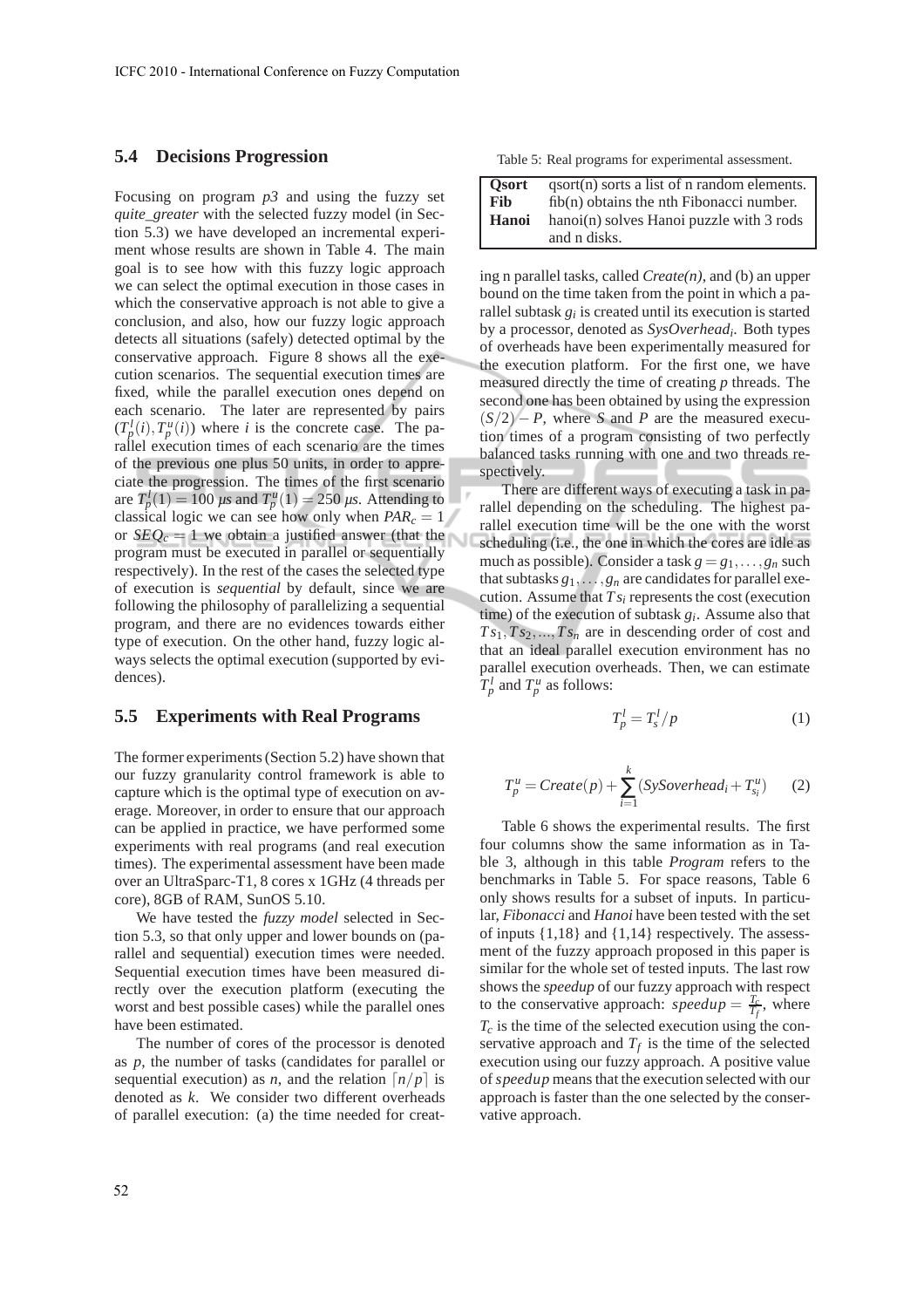

Figure 8: Progression of executions of the example program p3. :IENCE

Our fuzzy conditions obtain, in the worst case, the same results (*Speedup* = 1.0) than the conservative one. In the rest of the cases, it improves the performance of the conservative approach.

We can distinguish two main sets of cases in Table 6: one set made up of *qsort* and the other set made up of *fib* and *hanoi*. In the first set the *upper bound* on the sequential execution time is different from the *lower bound*, while in the second set both bounds are the same. Our approach improves the conservative one in the first set of cases, whereas in the second set, it provides the same performance than the conservative approach. This is understandable, since the execution time for the first set of cases not only depends on the length of the input list, but also on the values of its elements. Thus, for a given list length, there may be different execution times, depending on the actual values of the lists with such length. However, in the second set of cases, the execution time only depends on the size (using the integer value metric) of the input argument, and all executions for the same input data size take the same execution time.

## **6 CONCLUSIONS**

We have applied fuzzy logic to the program optimization field, in particular, to automatic granularity control in parallel/distributed computing. We have derived fuzzy conditions for deciding whether to execute some tasks in parallel or sequentially, using in-

formation about the cost of tasks and parallel execution overheads.

We have performed an experimental assessment of the fuzzy conditions and identified the ones that have the best average case behavior. We have also compared our proposed fuzzy conditions with existing sufficient (conservative) ones for performing granularity control. Our experiments showed that the proposed fuzzy conditions result in better program optimizations (on average) than the conservative conditions. The conservative approach ensures that execution decisions will never result in a slowdown, but loses some parallelizations opportunities (and thus, no speedup is obtained). In contrast, the fuzzy approach makes a better use of the parallel resources and although fuzzy conditions can produce slowdown for some executions, the whole computation benefits from some speedup on average (always preserving correctness). Of course, the fuzzy approach is applicable in scenarios where the no slowdown property is not needed, as for example video games, text processors, compilers, etc.

Experiments performed with real programs (and real execution times) have demonstrated that our approach can be successfully applied in practice. We intend to perform a more rigorous and broad assessment or our approach, by applying it to large real life programs and using fully automatic tools for estimating execution times.

Although a lot of work still remains to be done, the preliminary results are very encouraging and we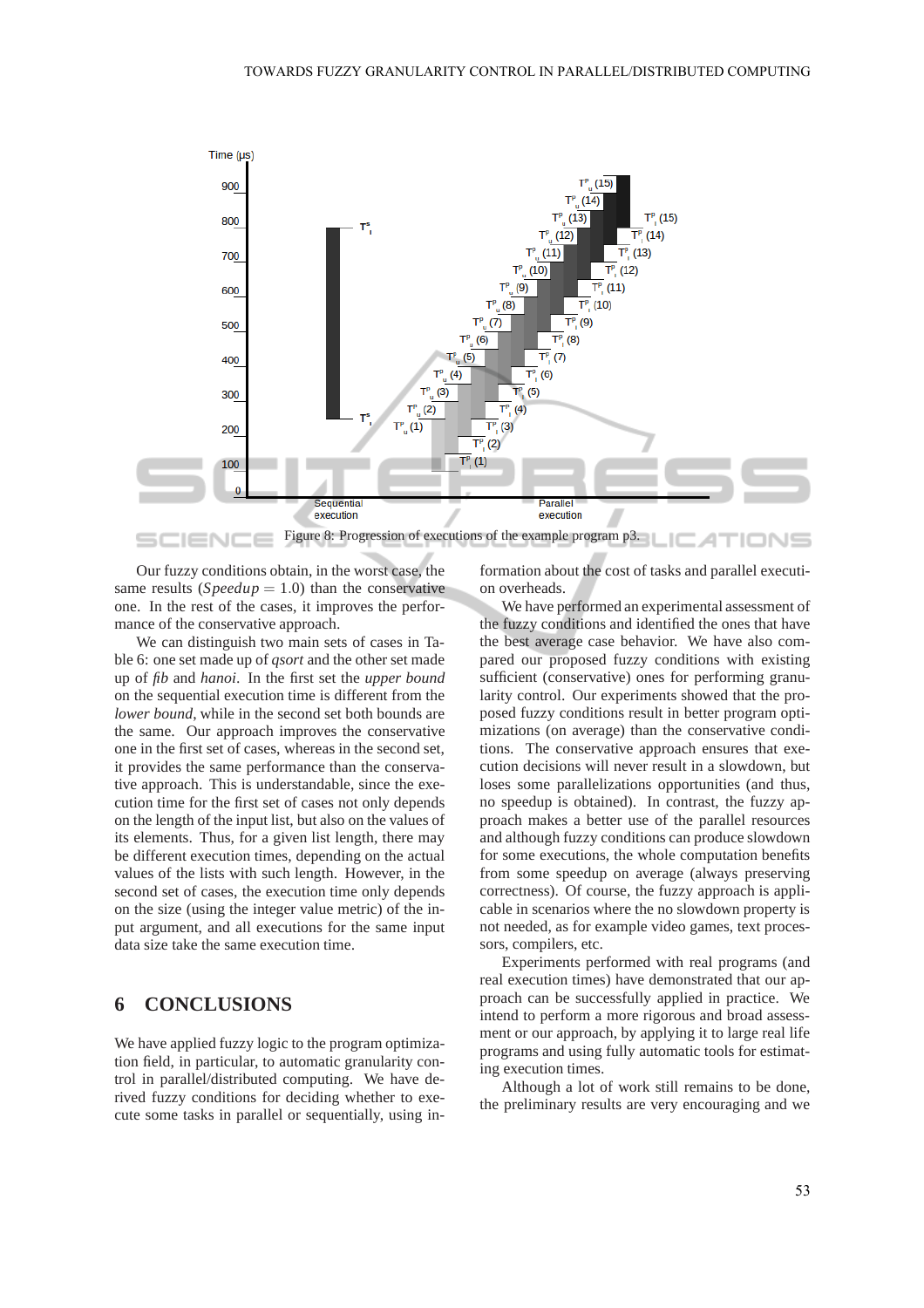|        |             |            |                  | <b>Classical Logic</b> |                    | Fuzzy Logic        |      |
|--------|-------------|------------|------------------|------------------------|--------------------|--------------------|------|
|        | Execution   | Optimal    |                  | (Greater)              | (Quite greater)    | Speedup            |      |
|        |             |            |                  | Classical              |                    | Fuzzy 2            |      |
|        |             |            | PAR <sub>c</sub> | $\overline{S}EQ_c$     | $\overline{PAR}_2$ | $\overline{SEQ_2}$ |      |
|        | qsort(250)  | Parallel   | $\Omega$         | $\Omega$               | 0.6                | 0.53               | 1.66 |
|        | qsort(500)  | Parallel   | $\overline{0}$   | $\theta$               | 0.6                | 0.53               | 1.74 |
|        | qsort(750)  | Parallel   | $\overline{0}$   | $\Omega$               | 0.6                | 0.53               | 1.74 |
|        | qsort(1000) | Parallel   | $\overline{0}$   | $\theta$               | 0.6                | 0.53               | 1.75 |
|        | qsort(1250) | Parallel   | $\Omega$         | $\Omega$               | 0.6                | 0.53               | 1.71 |
|        | fib(1)      | Parallel   |                  |                        | 0.53               | 0.53               | 1.0  |
|        | fib(3)      | Sequential |                  | $\Omega$               | 0.6                | $0.5^{\circ}$      | 1.0  |
|        | fib(5)      | Parallel   | 1                | $\overline{0}$         | 0.6                | 0.5                | 1.0  |
|        | fib(7)      | Parallel   |                  | $\overline{0}$         | 0.6                | 0.5                | 1.0  |
|        | fib(12)     | Parallel   | 1                | $\overline{0}$         | 0.6                | 0.5                | 1.0  |
|        | hanoi(1)    | Parallel   |                  |                        | 0.53               | 0.53               | 1.0  |
|        | hanoi(2)    | Sequential |                  | $\theta$               | 0.6                | 0.5                | 1.0  |
|        | hanoi(3)    | Sequential |                  | $\overline{0}$         | 0.6                | 0.5                | 1.0  |
|        | hanoi(4)    | Sequential |                  | $\Omega$               | 0.6                | 0.5                | 1.0  |
|        | hanoi(5)    | Sequential |                  | $\overline{0}$         | 0.61               | 0.5                | 1.0  |
| $-1 =$ | Conditions: |            |                  |                        |                    |                    |      |

|  |  | Table 6: Selected executions for real programs. |  |  |
|--|--|-------------------------------------------------|--|--|
|--|--|-------------------------------------------------|--|--|

*PAR<sub>c</sub>* is  $T_p^u \leq T_s^l$ 

*SEQ<sub>c</sub>* is  $T_s^u \leq T_p^l$ 

PAR<sub>2</sub> is  $max(gt(T_s^l/T_p^u),gt(T_s^l/T_p^l),gt(T_s^u/T_p^u))$ SEQ<sub>2</sub> is  $max(gt(T_p^l/T_s^u), gt(T_p^l/T_s^l), gt(T_p^u/T_s^u))$ 

believe that it is possible to exploit all the potential offered by multicore systems by applying fuzzy logic to automatic program parallelization techniques.

### **ACKNOWLEDGEMENTS**

This research has been partially funded by the EU 7th. FP NoE *S-Cube* 215483, FET IST-231620 *HATS*, MICINN TIN-2008-05624 *DOVES* and CM project P2009/TIC/1465 *PROMETIDOS*. Teresa Trigo has been supported by CAM grant CPI/0621/2008.

### **REFERENCES**

- Baldwin, J. F., Martin, T., and Pilsworth, B. (1995). *Fril: Fuzzy and Evidential Reasoning in Artificial Intelligence*. John Wiley & Sons.
- Chassin, J. and Codognet, P. (1994). Parallel Logic Programming Systems. *Computing Surveys*, 26(3):295– 336.
- Debray, S. K., Lin, N.-W., and Hermenegildo, M. (1990). Task Granularity Analysis in Logic Programs. In

*Proc. of the 1990 ACM Conf. on Programming Language Design and Implementation*, pages 174–188. ACM Press.

- Guadarrama, S., Muñoz, S., and Vaucheret, C. (2004). Fuzzy Prolog: A new Approach Using Soft Constraints Propagation. *Fuzzy Sets and Systems, FSS*, 144(1):127–150. ISSN 0165-0114.
- Hermenegildo, M., Puebla, G., Bueno, F., and López-García, P. (2005). Integrated Program Debugging, Verification, and Optimization Using Abstract Interpretation (and The Ciao System Preprocessor). *Science of Computer Programming*, 58(1–2):115–140.
- Hermenegildo, M. and Rossi, F. (1995). Strict and Non-Strict Independent And-Parallelism in Logic Programs: Correctness, Efficiency, and Compile-Time Conditions. *Journal of Logic Programming*, 22(1):1– 45.
- Hermenegildo, M. V., Bueno, F., Carro, M., López, P., Morales, J., and Puebla, G. (2008). An Overview of The Ciao Multiparadigm Language and Program Development Environment and its Design Philosophy. In *Festschrift for Ugo Montanari*, number 5065 in LNCS, pages 209–237. Springer-Verlag.
- Huelsbergen, L. (1993). Dynamic Language Parallelization. Technical Report 1178, Computer Science Dept. Univ. of Wisconsin.
- Huelsbergen, L., Larus, J. R., and Aiken, A. (1994). Using